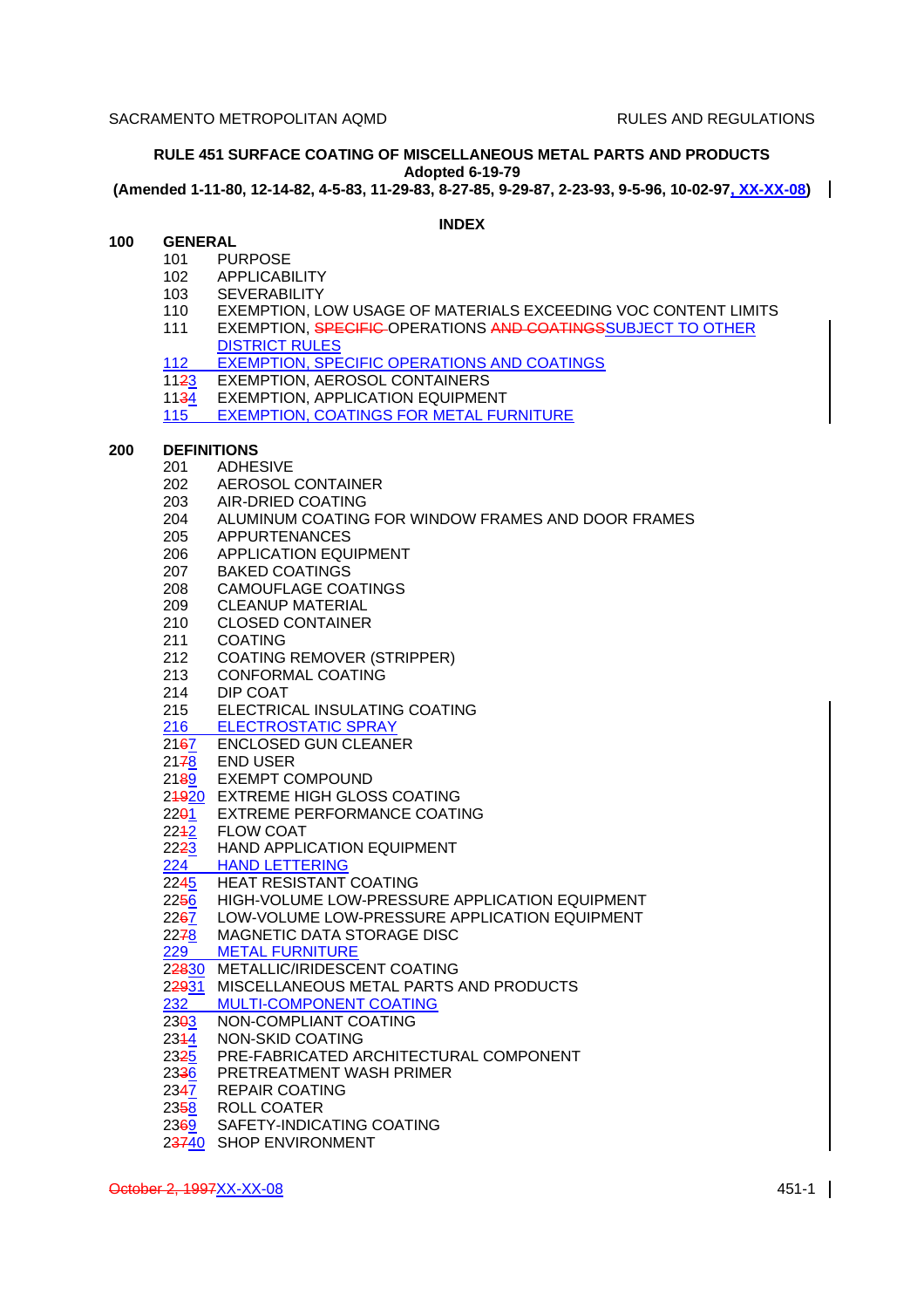- 23841 SILICONE RELEASE COATING
- 23942 SOLAR ABSORBENT COATING
- 2403 STATIONARY SOURCE
- 2444 STENCIL COATING
- 2425 SURFACE PREPARATION MATERIAL
- 2436 TEXTURED FINISH
- 2447 TOUCH-UP COATING
- 2458 VOLATILE ORGANIC COMPOUND (VOC)
- 2469 VOLATILE ORGANIC COMPOUND (VOC) AS APPLIED

# **300 STANDARDS**

- 301 VOC CONTENT OF COATINGS FOR MISCELLANEOUS METAL PARTS AND PRODUCTS
- 302 VOC CONTENT OF COATINGS FOR METAL FURNITURE
- 3023 VOC CONTENT FOR COATING REMOVERS (STRIPPERS)
- 3034 APPLICATION EQUIPMENT REQUIREMENTS
- 3045 SURFACE PREPARATION, CLEANUP, AND STORAGE REQUIREMENTS
- 3056 EMISSION CONTROL SYSTEM REQUIREMENTS

# **400 ADMINISTRATIVE REQUIREMENTS**

- 401 LOW USAGE EXEMPTION SUBMITTAL
- 402 PRODUCT INFORMATION REQUIREMENTS FOR SELLERS
- 403 CALCULATION FOR DETERMINING VOC CONTENT OF COATINGS, LESS WATER AND EXEMPT COMPOUNDS
- 404 CALCULATION FOR DETERMINING VOC CONTENT OF COATING REMOVERS (STRIPPERS) AND SURFACE PREPARATION AND CLEANUP MATERIAL
- 405 CALCULATION FOR PERCENT CONTROL EFFICIENCY AND VOC MASS EMISSION RATE
- 406 CALCULATION FOR DETERMINING OVERALL SYSTEM EFFICIENCY
- 407 OPERATION AND MAINTENANCE PLAN

# **500 MONITORING AND RECORDS**

- 501 RECORDKEEPING FOR END USERS
- 502 TESTING PROCEDURES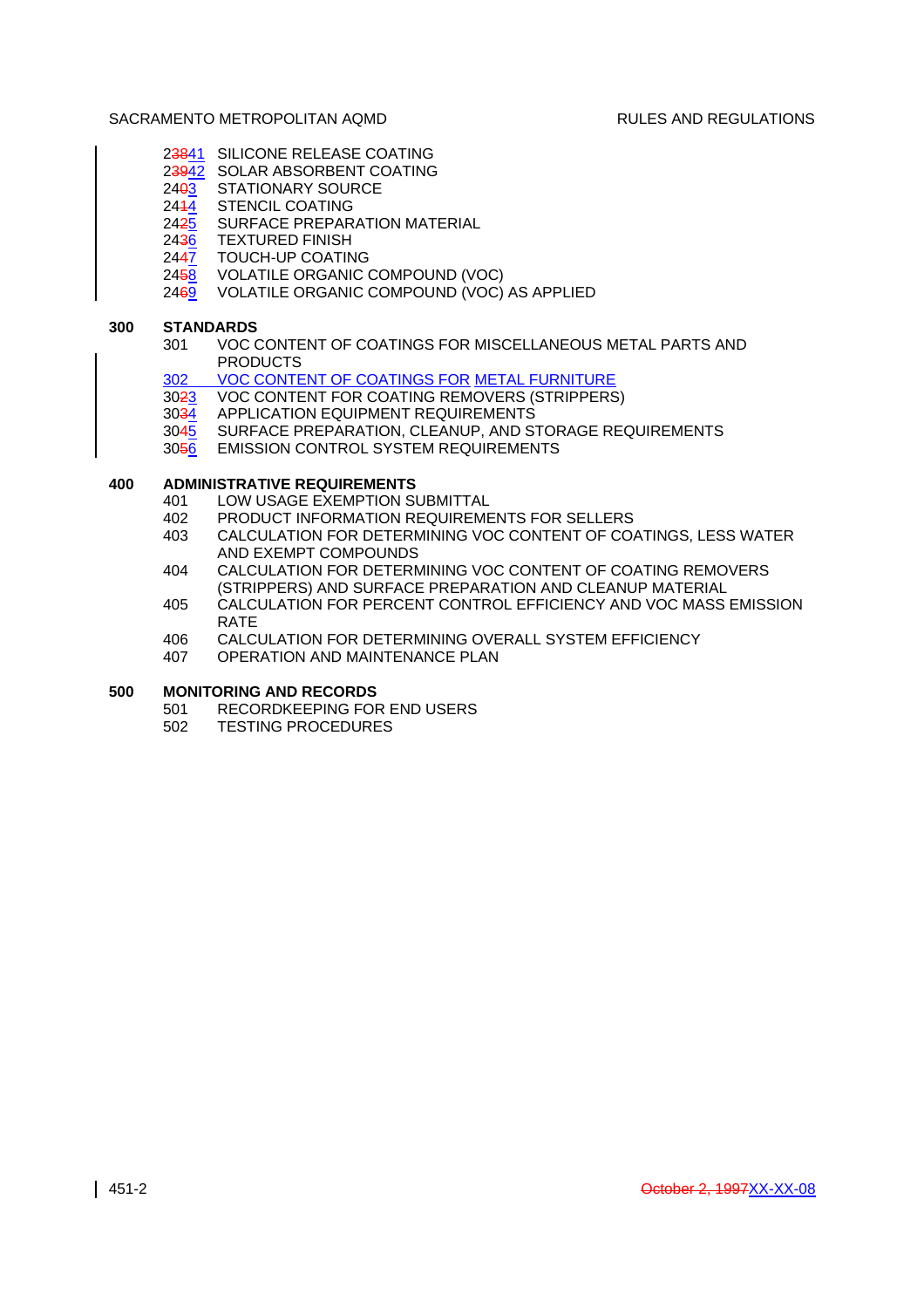#### 100 **GENERAL**

- 101 **PURPOSE:** To limit the emission of volatile organic compounds from the application of coatings, coating removers (strippers), surface preparation material, and cleanup material to miscellaneous metal parts and products in a shop environment.
- 102 **APPLICABILITY:** The provisions of this rule shall apply within the District to the coating of miscellaneous metal parts and products including coating removal (stripping), surface preparation and cleanup operations by any person, as defined in this rule. The requirements of Rule 441, ORGANIC SOLVENTS, shall not apply to operations subject to this rule.
- 103 **SEVERABILITY:** If any section, subsection, sentence, clause, phrase, or portion of this rule is, for any reason, held invalid, unconstitutional, or unenforceable by any court of competent jurisdiction, such portion shall be deemed as a separate, distinct, and independent provision, and such holding shall not affect the validity of the remaining portions thereof.
- 110 **EXEMPTION, LOW USAGE OF MATERIALS EXCEEDING VOC CONTENT LIMITS:** 110.1 The requirements of Section 301, 3023, and 3045.5, and 305.7 shall not apply to the use of materials exceeding the VOC content limits specified in Sections 301, 3023, and 3045.5, and 305.7 in a total volume less than 55 gallons per calendar year, per stationary source, provided the requirements in Section 401 and 501 are satisfied–except as provided in Sections 110.2 and 110.3.
	- 110.2 The requirements of Section 301 shall not apply to the use of any aluminum coating for window frames and door frames exceeding the VOC content limit specified in Section 301, in a volume less than 200 gallons per calendar year, per stationary source, provided the requirements in Section 401 and 501 are satisfied
	- 110.3 The requirements of Section 301 shall not apply to the use of any pretreatment wash primer that exceeds the VOC content limits, as specified in Section 301, in a volume of less than 200 gallons per calendar year, per stationary source, provided the requirements in Section 401 and 501 are satisfied

# 111 **EXEMPTION, SPECIFIC OPERATIONS AND COATINGSSUBJECT TO OTHER DISTRICT RULES:** Except as required by Section 501 tThe requirements of this rule shall not apply to:

- 111.1 Coating of prefabricated architectural components or structures not coated in a shop environment which are regulated by Rule 442 - Architectural Coatings.
- 111.2 Motor vehicles including automotive, truck or heavy equipment finishing or refinishing, excluding radiators, drive trains, differentials, and engine components which are regulated by Rule 459 - Automotive, Truck and Heavy Equipment Refinishing Operations.
- 111.3 Aircraft or aerospace vehicles, components and tooling which are regulated by Rule 456 - Aerospace Assembly and Component Coating Operations.
- 111.4 Cans, coils, or magnetic wire which are regulated by Rule 452 Can Coating.
- 111.5 Adhesives and other materials which are regulated by Rule 460 Adhesives and Sealants.
- 111.6 Magnetic data storage discs.
- 111.7 Safety-indicating coatings.
- 111.8 Stencil coatings.
- 111.96 Conformal Gcoatings which are regulated by Rule 456 Aerospace Assembly and Component Coating Operations.
- 111.10 Hand Lettering.
- 112 **EXEMPTION, SPECIFIC OPERATIONS AND COATINGS:** Except for Sections 305.1, 305.2, 305.8, and 501, the requirements of Sections 300, 400, and 500 shall not apply to: 112.1 Magnetic data storage discs.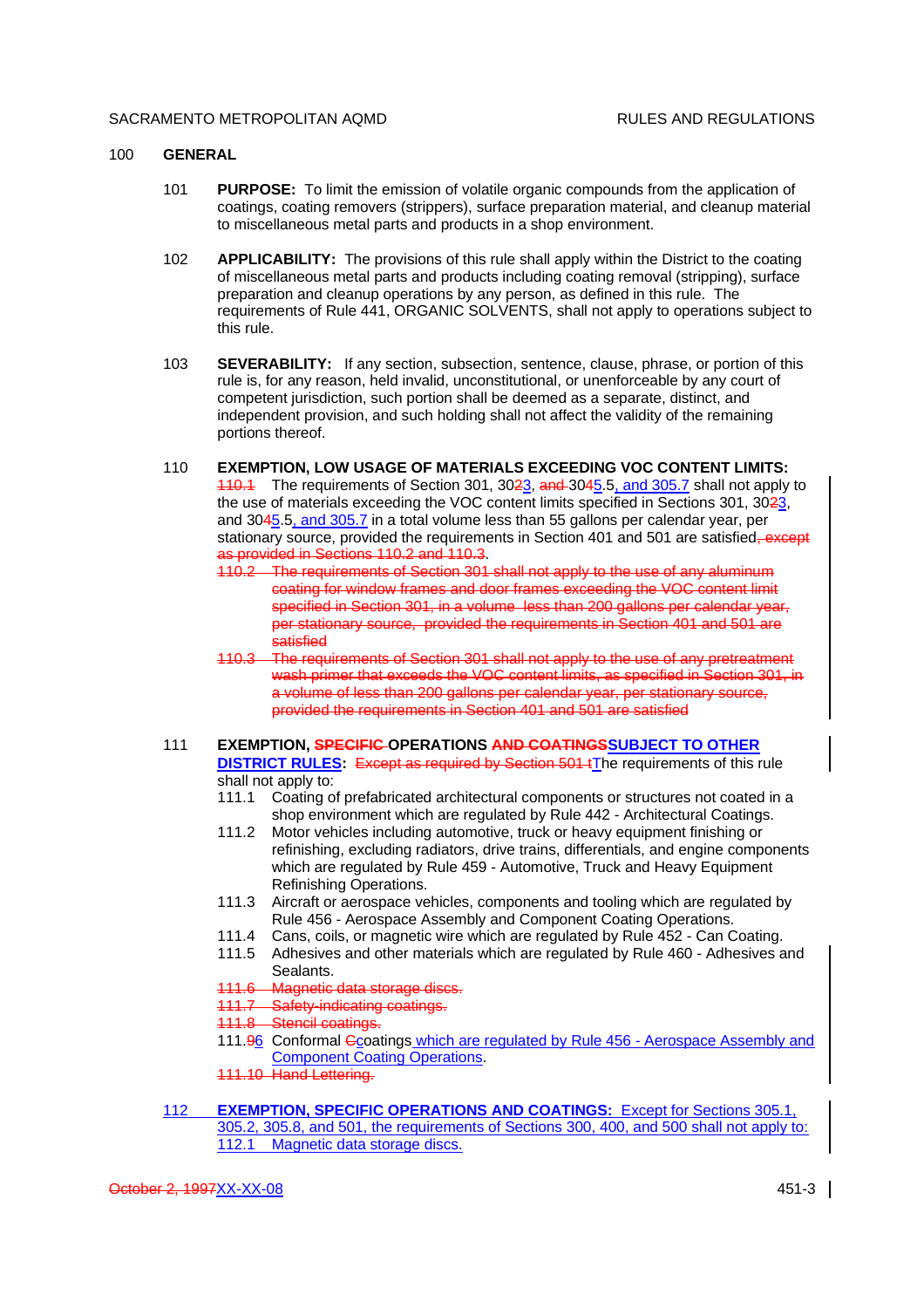- 112.2 Safety-indicating coatings.
- 112.3 Stencil coatings.

112.4 Any coating applied exclusively by hand lettering.

- 1123 **EXEMPTION, AEROSOL CONTAINERS:** The provisions of this rule shall not apply to coatings and coating removers (strippers) sold in non-refillable aerosol containers having a capacity of one liter (1.1 quarts) or less.
- 1134 **EXEMPTION, APPLICATION EQUIPMENT:** The requirements of Section 3034 do not apply to the following:
	- 1134.1 Touch-up coating and repair coating operations.
	- 1134.2 The application of coatings producing a textured finish.
- 115 **EXEMPTION, COATINGS FOR METAL FURNITURE:** The requirements of Section 302 shall not apply to metal furniture coating operations at a stationary source with actual emissions from such operations less than 3 tons of VOC per 12-month rolling period prior to emissions control equipment, provided that such operations comply with the requirements of Section 301.

#### **200 DEFINITIONS**

- 201 **ADHESIVE:** Any substance that is used to bond one surface to another surface by attachment.
- 202 **AEROSOL CONTAINER:** A hand-held, nonrefillable container which expels pressurized product ingredients by means of a propellant-induced force.
- 203 **AIR-DRIED COATING:** Any coating which is not heated above 90<sup>o</sup>C (194<sup>o</sup>F) for the purpose of curing or drying.
- 204 **ALUMINUM COATING FOR WINDOW FRAMES AND DOOR FRAMES:** A coating which is applied in a shop environment and is used to protect prefabricated aluminum window frames, window walls, and door frames and which is required to meet the specifications of Architectural Aluminum Manufacturers Association AAMA 605.2-1980.
- 205 **APPURTENANCES:** Accessories to a stationary structure, including, but not limited to: hand railings, cabinets, bathroom and kitchen fixtures, fences, rain-gutters and downspouts, window screens, lamp-posts, heating and air conditioning equipment, other mechanical equipment, large fixed stationary tools and concrete forms.
- 206 **APPLICATION EQUIPMENT:** A device used to apply coatings or used in preparing a coating material such as stir sticks or funnels.
- 207 **BAKED COATING:** Any coating which is heated above 90°C (194°F) for the purpose of curing or drying.
- 208 **CAMOUFLAGE COATING:** A coating applied as a topcoat on equipment to conceal such equipment from detection.
- 209 **CLEANUP MATERIAL:** A VOC-containing material used to clean parts and application equipment used in miscellaneous metal parts and products coating operations.
- 210 **CLOSED CONTAINER:** A container which has a cover where the cover meets with the main body of the container without any visible gaps between the cover and the main body of the container.
- 211 **COATING:** A material applied to a surface to identify, beautify, protect, convey a message, or minimize detection of such surface.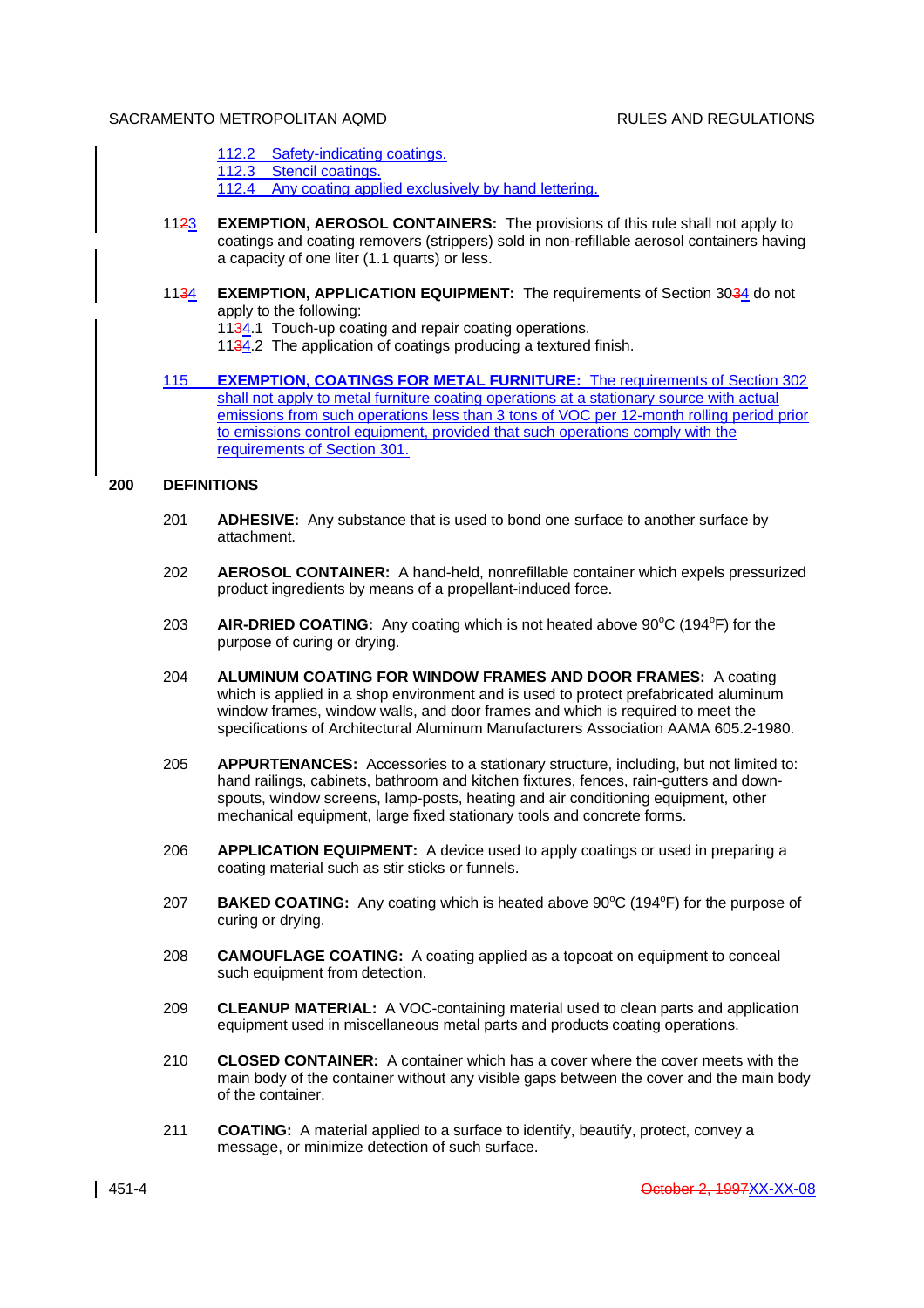- 212 **COATING REMOVER (STRIPPER):** A material applied to the surface of any miscellaneous metal part or product to completely remove maskants, coatings or coating residues. A coating remover (stripper) is not a surface preparation material or cleanup material. Material used for the removal of overspray is not considered a coating remover.
- 213 **CONFORMAL COATING:** A coating applied to electronic circuit boards or the assembled components for the purpose of moisture resistance, corrosion resistance, bacteria resistance, or fungi resistance.
- 214 **DIP COAT:** A coating method which is applied by dipping an object into a vat of coating material and allowing any excess coating material to drain off.
- 215 **ELECTRICAL INSULATING COATING:** A coating which is applied to electrical components expressly for the purpose of electrical insulation.
- 216 **ELECTROSTATIC SPRAY:** The spray application of coatings where an electrostatic potential is created between the part to be coated and the coating particles.

#### 2167 **ENCLOSED GUN CLEANER:**

- $2167.1$  A device that is used for the cleaning of spray guns, pots, cups and hoses, that has an enclosed solvent container, is not open to the ambient air when in use, and has a mechanism to force the cleanup material through the gun while the cleaner is in operation; or
- $2167.2$  A device that is used for the cleaning of spray guns, pots, cups and hoses, that has an enclosed solvent container, uses non-atomized solvent flow to flush the spray equipment and collects and returns the discharged solvent to the enclosed container.
- 2178 **END USER:** Any person applying any coating, coating remover (stripper), surface preparation material, or cleanup material subject to this rule.
- 2189 **EXEMPT COMPOUND:** For the purposes of this rule, "exempt compound" has the same meaning as in Rule 101—GENERAL PROVISIONS AND DEFINITIONS.
- 21920 **EXTREME HIGH GLOSS COATING:** A coating which, when tested by American Society for Testing Materials test method D-523 adopted in 1980, shows a 75% reflectance on a  $60^\circ$  meter.
- 2201 **EXTREME PERFORMANCE COATING:** A coating that is used on a metal surface where | the coated surface, in it's intended use, is acutely or chronically exposed to salt water, corrosives, caustics, acids, oxidizing agents, wind or ocean driven debris or electromagnetic pulse.
- 2242 **FLOW COAT:** A coating method which is applied by flowing a stream of coating over an | object and allowing any excess coating material to drain off.
- 2223 **HAND APPLICATION EQUIPMENT:** Manually held equipment such as brushes, rollers, trowels, spatulas, daubers, rags, sponges, and mechanically or pneumatically driven syringes that do not atomize the applied products.
- 2234 **HAND LETTERING:** A method utilizing hand application equipment to add letters and/or numbers on a substrate.
- 2245 **HEAT RESISTANT COATING:** A coating used on a metal surface where the coated surface must withstand a temperature of at least 400 °F during normal use.

 $\mathbf{I}$ 

 $\mathsf{l}$ 

 $\mathsf{l}$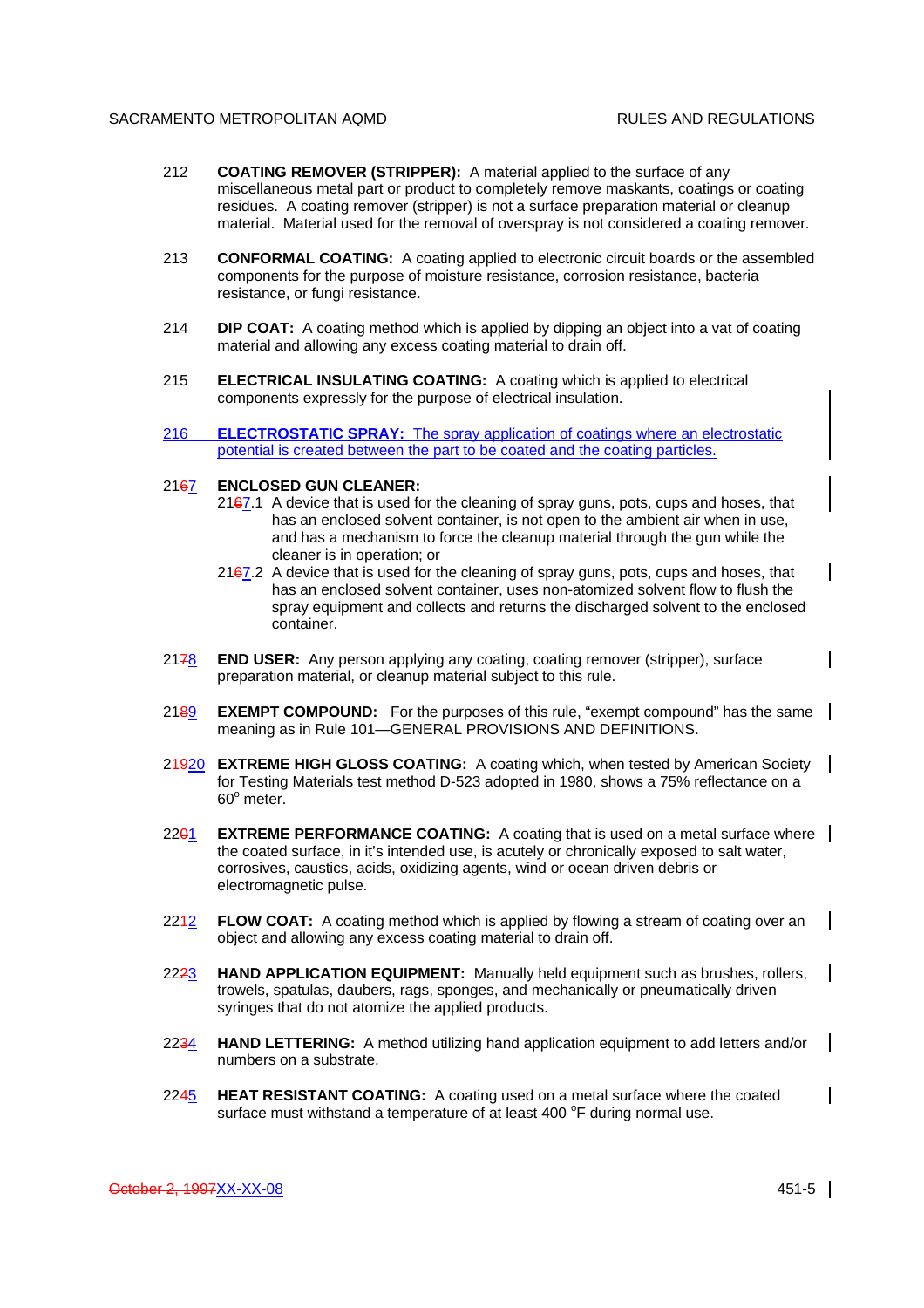- 2256 **HIGH-VOLUME LOW-PRESSURE APPLICATION EQUIPMENT:** Equipment used to apply coatings by means of a gun which is designed to be operated and which is operated between 0.1 and 10 psig air pressure measured dynamically at the center of the air cap and at the air horns.
	- 2267 **LOW-VOLUME LOW-PRESSURE APPLICATION EQUIPMENT:** Spray coating application equipment with air pressure between 0.1 and 10.0 pounds per square inch gauge (psig) and air volume less than 15.5 cfm per spray gun and which operates at a maximum fluid delivery pressure of 50 psig.
	- 2278 **MAGNETIC DATA STORAGE DISC:** A flat film or plate with a magnetic coating on which digital information can be stored by selective magnetization of portions of the flat surface.
	- 229 **METAL FURNITURE:** Furniture and components of furniture including, but not limited to, the following types of products: household, office, institutional, laboratory, hospital, public building, restaurant, barber and beauty shop, and dental furniture; and office and store fixtures, partitions, shelving, lockers, lamps and lighting fixtures, and wastebaskets.
	- 22830 **METALLIC/IRIDESCENT COATING:** Any coating which contains more than 5.0 g/l (0.042 lb/gal) of metal or iridescent particles, as applied, where such particles are visible in the dried film.
	- 22931 **MISCELLANEOUS METAL PARTS AND PRODUCTS:** Any metal part or product except for those specified in Sections 111 and 112.
	- 232 **MULTI-COMPONENT COATING:** A coating requiring the addition of a separate reactive resin, commonly known as a catalyst or hardener, before application to form an acceptable dry film.
	- 2303 **NON-COMPLIANT COATING:** A coating or surface preparation material that exceeds the VOC content limits specified in Section 301,  $3023$ ,  $er 3045.5$ , or  $305.7$  and the usage is in excess of allowable volumes per Section 110.
	- 2344 **NON-SKID COATING:** Any coating which has, as its primary purpose, the creation of traction to prevent slippage.
	- 2325 **PREFABRICATED ARCHITECTURAL COMPONENT:** Prefabricated metal parts and products which are to be used as architectural appurtenances or structures and which are coated in a shop environment, not including window frames and door frames.
	- 2336 **PRETREATMENT WASH PRIMER:** A coating which contains at least ½ percent acid by weight, as determined in Section 502.2, and is applied directly to metal surfaces to provide surface etching and corrosion resistance or adhesion of subsequent coatings. A Pretreatment Wash Primer is not a Surface Preparation Material as defined in Section 2425.
	- 2347 **REPAIR COATING:** A coating used to recoat portions of a product which has sustained mechanical damage to the coating following normal coating operations.
	- 2358 **ROLL COATER:** A series of mechanical rollers that forms a thin coating film on the surface of the roller, which is applied to a substrate by moving the substrate underneath the roller.
	- 2369 **SAFETY-INDICATING COATING:** A coating which is designed to have a color change when it is exposed to an unsafe condition such as a high temperature or an unsafe concentration of gas.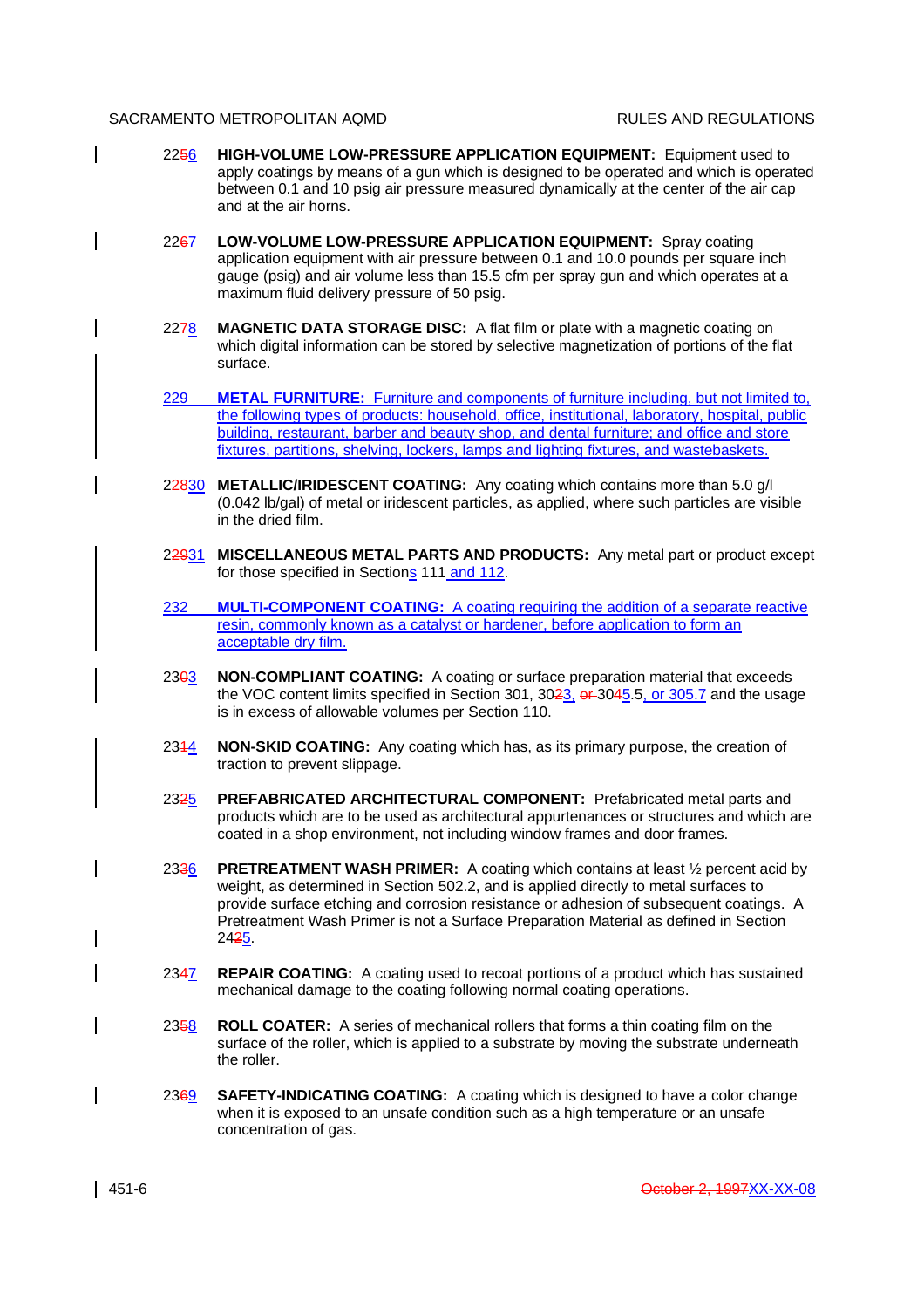$\mathsf{l}$ 

 $\mathsf{l}$ 

 $\mathsf{l}$ 

 $\overline{\phantom{a}}$ 

- 23740 **SHOP ENVIRONMENT:** A commercial, governmental, or educational stationary source where coatings are applied, excluding those locations at which coatings subject to Rule 442, Architectural Coatings, are applied.
- 23841 **SILICONE RELEASE COATING:** A coating which contains silicone resin and is intended | to prevent a substance from sticking to metal surfaces such as baking pans.
- 23942 **SOLAR ABSORBENT COATING:** A coating which has, as its primary purpose, the absorption of solar radiation.
- 2403 **STATIONARY SOURCE:** Any building, structure, facility, or emissions unit which emits or may emit any affected pollutant directly or as a fugitive emission.

- a. Belong to the same industrial grouping, and
- b. Are located on one property, or two or more contiguous properties, and
- c. Are under the same or common ownership, operation, or control, or which are owned or operated by entities which are under common control.
- 2403.2 Pollutant emitting activities shall be considered as part of the same industrial grouping if:
	- a. They belong to the same two-digit Standard Industrial Classification (SIC) code, or
	- b. They are part of a common production process, which includes industrial processes, manufacturing processes and any connected processes involving a common material.
- 2414 **STENCIL COATING:** An ink or a coating which is applied by a template or stamp in order to add designs, letters and/or numbers to the product.
- 2425 **SURFACE PREPARATION MATERIAL:** A VOC containing material applied to the surface of any miscellaneous metal part or product prior to the application of coatings to clean the substrate or to promote adhesion of subsequent coatings.
- 2436 **TEXTURED FINISH:** A rough surface produced by spraying large drops of coating onto a substrate or previously applied coating.
- 2447 **TOUCH-UP COATING:** A coating used to cover minor coating imperfections appearing after the main coating operation.
- 2458 **VOLATILE ORGANIC COMPOUND (VOC):** For the purposes of this rule, "volatile organic compound" has the same meaning as in Rule 101—GENERAL PROVISIONS AND DEFINITIONS.
- 2469 **VOLATILE ORGANIC COMPOUND (VOC) AS APPLIED:** For the purpose of this rule, VOC as applied means the VOC content including thinners, reducers, hardeners, retarders, catalysts and additives calculated pursuant to Sections 403 or 404 as applicable.

#### **300 STANDARDS**

301 **VOC CONTENT OF COATINGS FOR MISCELLANEOUS METAL PARTS AND PRODUCTS:** Except as provided in Sections 110, 111, 112, 113, or 3056, a person shall not apply to any miscellaneous metal part or product any coating that exceeds the following VOC content limits as applied. The VOC content of the coating shall be determined in accordance with pursuant to Section 502.1.

 $\mathsf{l}$ 

<sup>2403.1</sup> Building, structure, facility, or emissions unit includes all pollutant emitting activities which: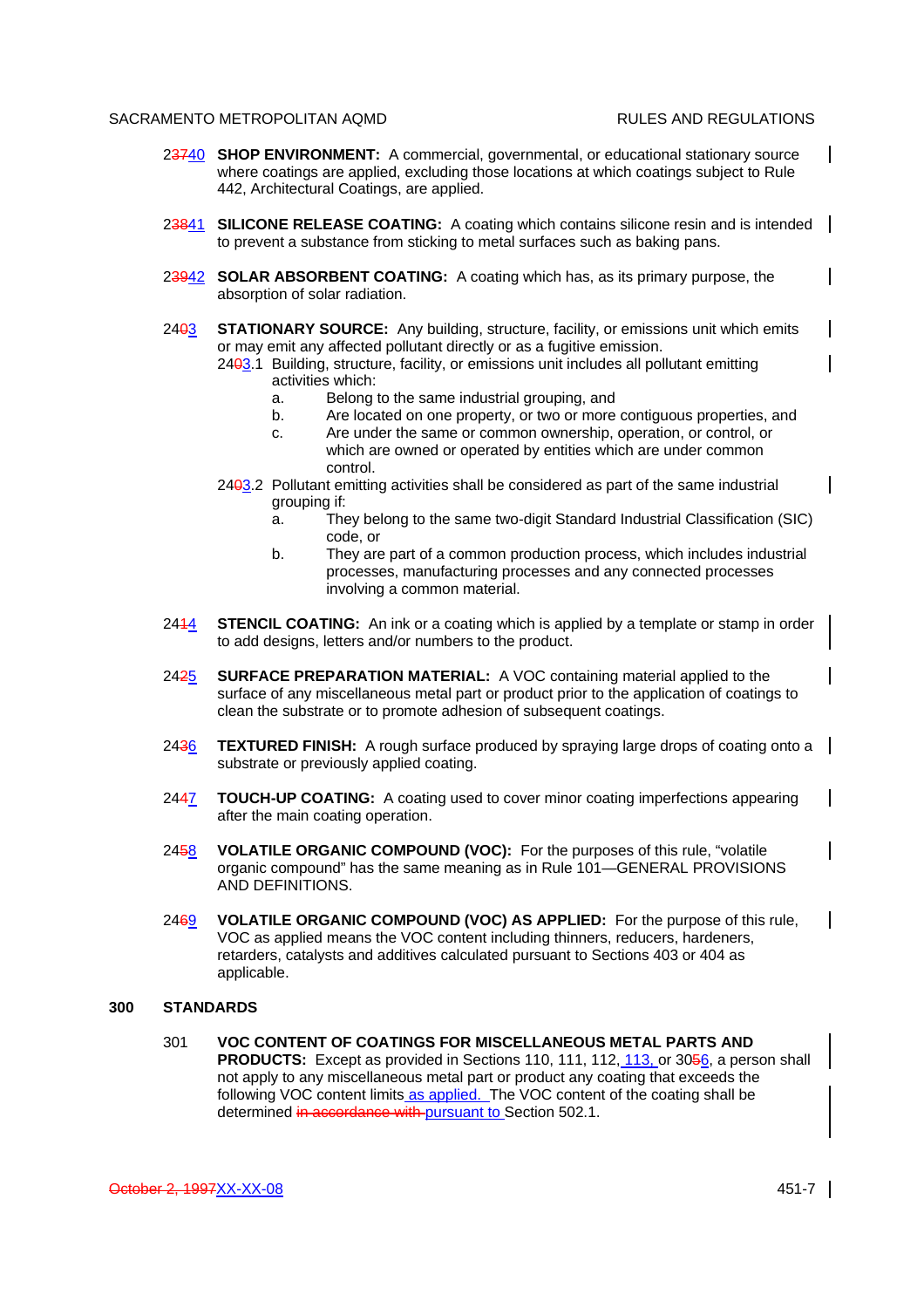$\mathsf{l}$ 

|                                                                 | <b>VOC CONTENT: Grams/Liter (Lbs/Gal)</b><br>less water and exempt compounds |              |                            |                      |                            |                        |
|-----------------------------------------------------------------|------------------------------------------------------------------------------|--------------|----------------------------|----------------------|----------------------------|------------------------|
|                                                                 |                                                                              |              |                            | <b>APRIL 1, 1998</b> |                            | <b>OCTOBER 1, 1998</b> |
| <b>COATING CATEGORY</b>                                         | <b>AIR</b><br><b>DRIED</b>                                                   | <b>BAKED</b> | <b>AIR</b><br><b>DRIED</b> | <b>BAKED</b>         | <b>AIR</b><br><b>DRIED</b> | <b>BAKED</b>           |
| Aluminum Coating for<br><b>Window Frames and</b><br>Door Frames | 750(6.3)                                                                     | 750(6.3)     | 600(5.0)                   | 600(5.0)             | 420 (3.5)                  | 420 (3.5)              |
| Camouflage                                                      | 420(3.5)                                                                     | 360(3.0)     | 420(3.5)                   | 360(3.0)             | 420 (3.5)                  | 360 (3.0)              |
| <b>Electrical Insulating</b>                                    | 340(2.8)                                                                     | 275(2.3)     | 340 (2.8)                  | 275(2.3)             | 340(2.8)                   | 275 (2.3)              |
| <b>Extreme High Gloss</b>                                       | 420(3.5)                                                                     | 360(3.0)     | 420(3.5)                   | 360(3.0)             | 420 (3.5)                  | 360 (3.0)              |
| <b>Extreme Performance</b>                                      | 750(6.3)                                                                     | 750(6.3)     | 420(3.5)                   | 420(3.5)             | 420 (3.5)                  | 420 (3.5)              |
| <b>Heat Resistant</b>                                           | 420(3.5)                                                                     | 360(3.0)     | 420(3.5)                   | 360(3.0)             | 420 (3.5)                  | 360 (3.0)              |
| Metallic/Iridescent                                             |                                                                              |              | 420(3.5)                   | 420(3.5)             | 420 (3.5)                  | 420 (3.5)              |
| Non-Skid                                                        | 420(3.5)                                                                     | 360(3.0)     | 420(3.5)                   | 360(3.0)             | 420 (3.5)                  | 360 (3.0)              |
| Prefabricated<br>Architectural<br>Component                     |                                                                              |              | 420(3.5)                   | 275(2.3)             | 420 (3.5)                  | 275(2.3)               |
| <b>Pretreatment Wash</b><br>Primer                              | 780(6.5)                                                                     | 780(6.5)     | 420(3.5)                   | 420(3.5)             | 420 (3.5)                  | 420 (3.5)              |
| Silicone Release<br>Coating                                     | 762(6.4)                                                                     | 762(6.4)     | 420(3.5)                   | 420(3.5)             | 420 (3.5)                  | 420 (3.5)              |
| Solar Absorbent                                                 | 420(3.5)                                                                     | 360(3.0)     | 420(3.5)                   | 360(3.0)             | 420(3.5)                   | 360(3.0)               |
| All Other Coatings                                              | 340(2.8)                                                                     | 275(2.3)     | 340(2.8)                   | 275(2.3)             | 340 (2.8)                  | 275 (2.3)              |

302 **VOC CONTENT OF COATINGS FOR METAL FURNITURE:** Effective (one year after date of adoption), except as provided in Sections 111, 112, 113, 115, or 306, a person shall not apply to metal furniture any coating that exceeds the following VOC content limits as applied. The VOC content of the coating shall be determined pursuant to Section 502.1.

|                                 | <b>VOC CONTENT: Grams/Liter (Lbs/Gal)</b> |              |  |
|---------------------------------|-------------------------------------------|--------------|--|
|                                 | less water and exempt compounds           |              |  |
| <b>COATING CATEGORY</b>         | <b>AIR DRIED</b>                          | <b>BAKED</b> |  |
| <b>General, Multi-Component</b> | 340(2.8)                                  | 275(2.3)     |  |
| <b>Extreme High Gloss</b>       | 340(2.8)                                  | 360(3.0)     |  |
| <b>Extreme Performance</b>      | 420 (3.5)                                 | 360(3.0)     |  |
| <b>Heat Resistant</b>           | 420 (3.5)                                 | 360(3.0)     |  |
| Metallic/Iridescent             | 420 (3.5)                                 | 420(3.5)     |  |
| <b>Pretreatment Wash Primer</b> | 420(3.5)                                  | 420(3.5)     |  |
| <b>Solar Absorbent</b>          | 420 (3.5)                                 | 360(3.0)     |  |
| <b>All Other Coatings</b>       | 275(2.3)                                  | 275(2.3)     |  |

# 3023 **VOC CONTENT FOR COATING REMOVERS (STRIPPERS):**

Effective October 1, 1998, aA person shall not use a stripper on miscellaneous metal parts and products which contains more than 200 grams of VOC per liter of material (1.7 pounds per gallon).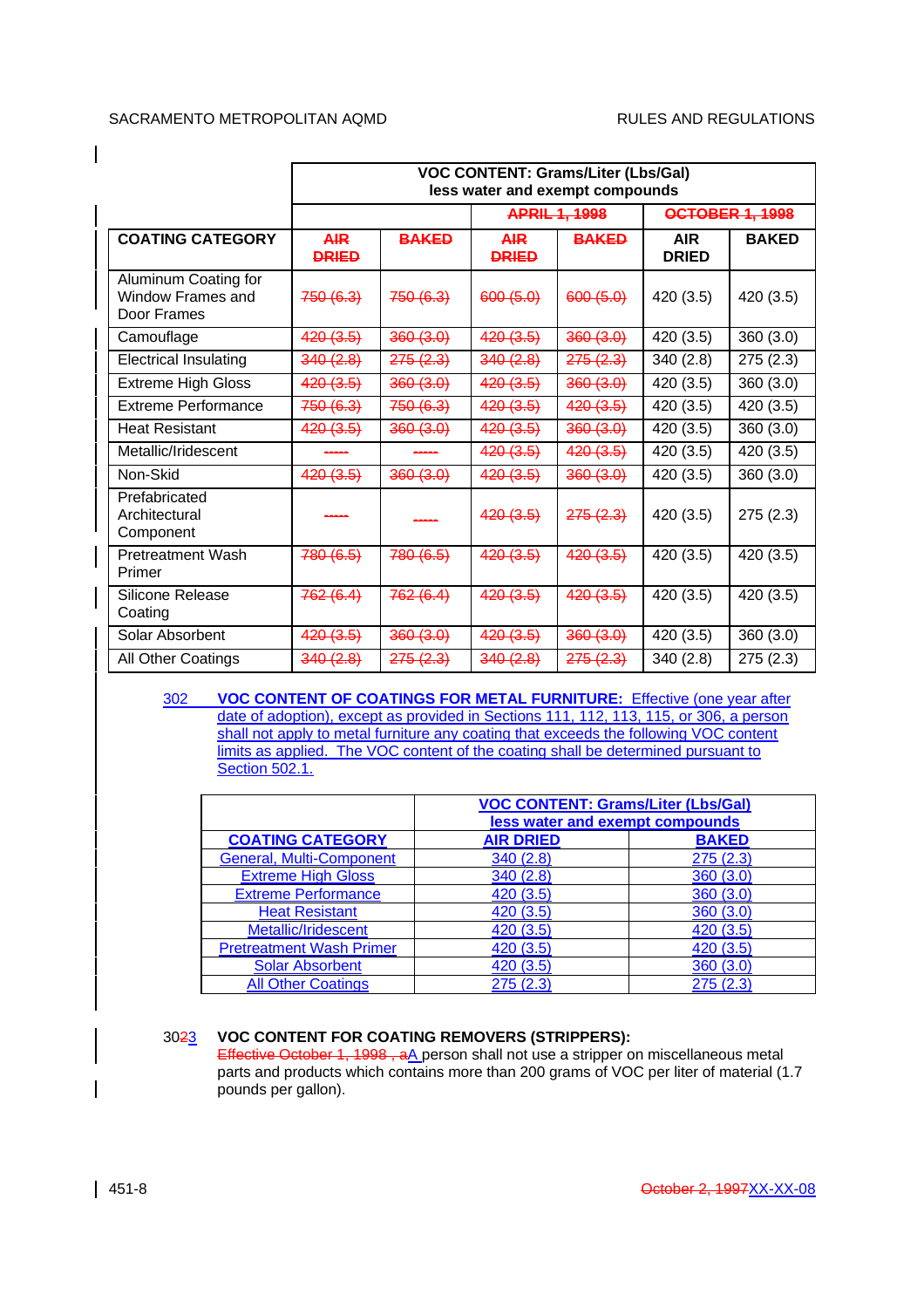- 3034 **APPLICATION EQUIPMENT REQUIREMENTS:** A person shall not apply to any miscellaneous metal part or product any coating unless one of the following application methods is used:
	- 3034.1 Roll Coater
	- 3034.2 Dip Coat
	- 3034.3 Electrostatic Spray
	- 3034.4 Flow Coat
	- 3034.5 High-Volume Low-Pressure (HVLP) Application Equipment
	- 3034.6 Low-Volume Low-Pressure (LVLP) Application Equipment
	- 3034.7 Hand Application Equipment, such as brush or roller

3034.98Any other equivalent method which has been approved in writing by the Air Pollution Control Officer and the U.S. Environmental Protection Agency

# 3045 **SURFACE PREPARATION, CLEANUP AND STORAGE REQUIREMENTS:** Any person

subject to this rule shall comply with the following requirements:

- 3045.1 Closed containers shall be used for the disposal of cloth, paper, or sponges used for surface preparation, cleanup, coating application and coating removal.
- 3045.2 VOC-containing materials shall be stored in containers, which are closed when not in use, and shall be disposed of in a manner that the VOC are not emitted into the atmosphere, and shall be conveyed from one location to another in closed containers or through pipes.
- 3045.3 Prior to (one year after date of adoption), Eexcept for electrostatic spray guns, a person shall not use VOC-containing materials for the cleanup of application equipment used in miscellaneous metal parts and products coating operations, unless the equipment is cleaned in an enclosed gun cleaner, or the VOC content of the material used does not exceed 72 grams per liter (0.6 pounds per gallon).
- 3045.4 Prior to (one year after date of adoption), Sspray gun nozzles only, may be soaked in solvent-based materials for cleaning, provided the container (not to exceed five (5) gallons in size) is kept tightly covered at all times except when accessing the container.
- 3045.5 Effective October 1, 1998Prior to (one year after date of adoption)**,** a person shall not perform product cleaning or surface preparation with a material containing VOC in excess of 72 grams per liter (0.6 pounds per gallon).
- 305.6 Effective (one year after date of adoption), a person shall not perform cleanup of application equipment (including spray gun nozzles) with a material containing VOC in excess of 25 grams per liter (0.21 pounds per gallon).
- 305.7 Effective (one year after date of adoption), a person shall not perform product cleaning or surface preparation with a material containing VOC in excess of 25 grams per liter (0.21 pounds per gallon).
- 305.8 Spillage of VOC-containing materials shall be minimized.
- 3056 **EMISSION CONTROL SYSTEM REQUIREMENTS:** As an alternative to Sections 301, 302, 303, 3045.3, and 3045.5, 305.6, and 305.7, a person may use air pollution control equipment subject to the approval of the Air Pollution Control Officer, that provides an overall system efficiency, as determined by Section 406, of not less than 8590%.

# **400 ADMINISTRATIVE REQUIREMENTS**

- 401 **LOW USAGE EXEMPTION SUBMITTAL:** Effective January 31, 1999, and annually thereafter, tThe total previous calendar year usage records, as specified in Section 501.3a(3), for all coatings exceeding the VOC limits specified in Sections 301, 3023, and 3045.5, and 305.7 shall be submitted annually to the Air Pollution Control Officer by January 31.
- 402 **PRODUCT INFORMATION REQUIREMENTS FOR SELLERS:** Any person who sells any coating, coating remover (stripper), surface preparation or cleanup material subject to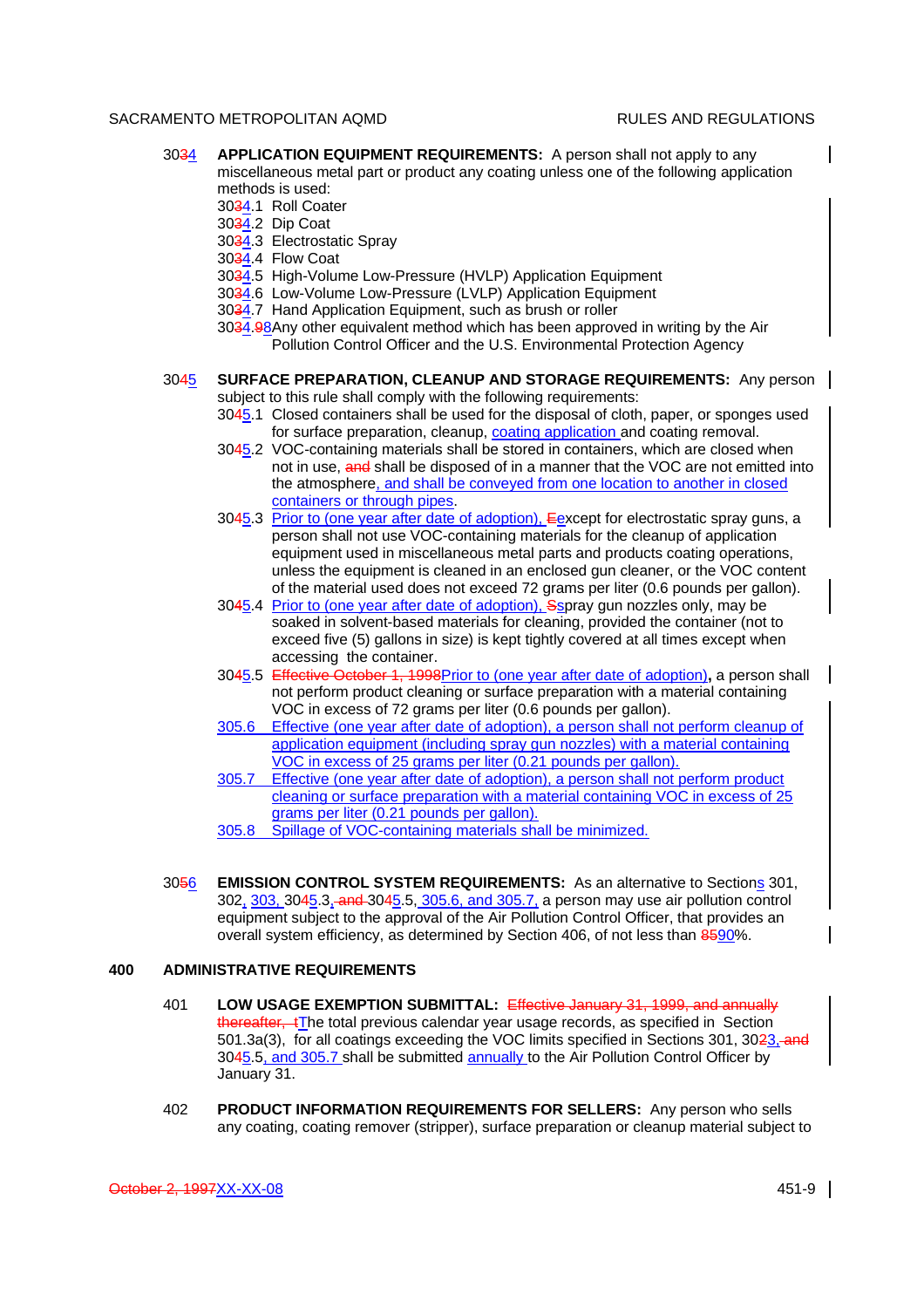this rule shall provide the following information on material data sheets made available to the purchaser at the time of sale:

- 402.1 The material type by name/code/manufacturer
- 402.2 For coating material, the maximum VOC content of the material, as applied, after any mixing or thinning as recommended by the manufacturer. VOC content shall be displayed as grams of VOC per liter of coating (or pounds of VOC per gallon), excluding water and exempt compounds, pursuant to Section 403.
- 402.3 For coating removers (strippers), surface preparation and cleanup material, the maximum VOC content of the material, as applied, after any mixing or thinning as recommended by the manufacturer. VOC content shall be displayed as grams of VOC per liter of coating (or pounds of VOC per gallon), including water and exempt compounds, pursuant to Section 404.
- 402.4 For all material, recommendations regarding thinning, reducing, or mixing with any VOC containing material, as defined in Section 2458.
- 402.5 For all material, VOC content may be calculated using product formulation data, or may be determined using the test method in Section 502.1.
- 403 **CALCULATION FOR DETERMINING VOC CONTENT OF COATINGS, LESS WATER AND EXEMPT COMPOUNDS:** The volume of coating material is defined as the volume of the original coating plus any VOC-containing material added to the original coating. The weight of VOC per combined volume of VOC and coating solids shall be calculated by the following equation;

$$
G_1 = \frac{(W_v - W_w - W_{ec})}{(V_m - V_w - V_{EC})}
$$

| Where: $G_1$ |                            | $=$ | Weight of VOC per total volume of coating, less water<br>and exempt compounds, in grams per liter                                            |
|--------------|----------------------------|-----|----------------------------------------------------------------------------------------------------------------------------------------------|
|              | $W_{v}$                    |     | Weight of all volatile compounds including any volatile<br>materials added to the original coating supplied by the<br>manufacturer, in grams |
|              | $W_w$                      |     | Weight of water, in grams                                                                                                                    |
|              | $W_{ec}$                   | $=$ | Weight of exempt compounds as listed in Section 2189,<br>in grams                                                                            |
|              | $V_m$                      |     | Volume of coating material, in liters                                                                                                        |
|              | V <sub>w</sub>             | $=$ | Volume of water, in liters                                                                                                                   |
|              | $\mathsf{V}_{\mathsf{ec}}$ |     | Volume of exempt compounds as listed in Section 2189,<br>in liters                                                                           |
|              |                            |     |                                                                                                                                              |

404 **CALCULATION FOR DETERMINING VOC CONTENT OF COATING REMOVERS (STRIPPERS) AND SURFACE PREPARATION AND CLEANUP MATERIAL:** The volume of material is defined as the volume of the original material, plus any VOCcontaining material added to the original material. The weight of VOC per total volume of material shall be calculated by the following equation;

$$
G_1 = \frac{(W_v - W_w - W_{ec})}{V_m}
$$

Where:  $G_1$  = Weight of VOC per total volume of material, in grams per liter

- $W_v$  = Weight of all volatile compounds, in grams<br> $W_w$  = Weight of water, in grams
	- $=$  Weight of water, in grams
- $W_{\text{ec}}$  = Weight of exempt compounds as listed in Section 2189, in grams
- $V_m$  = Volume of material, in liters

 $\mathsf{l}$ 

 $\mathsf{l}$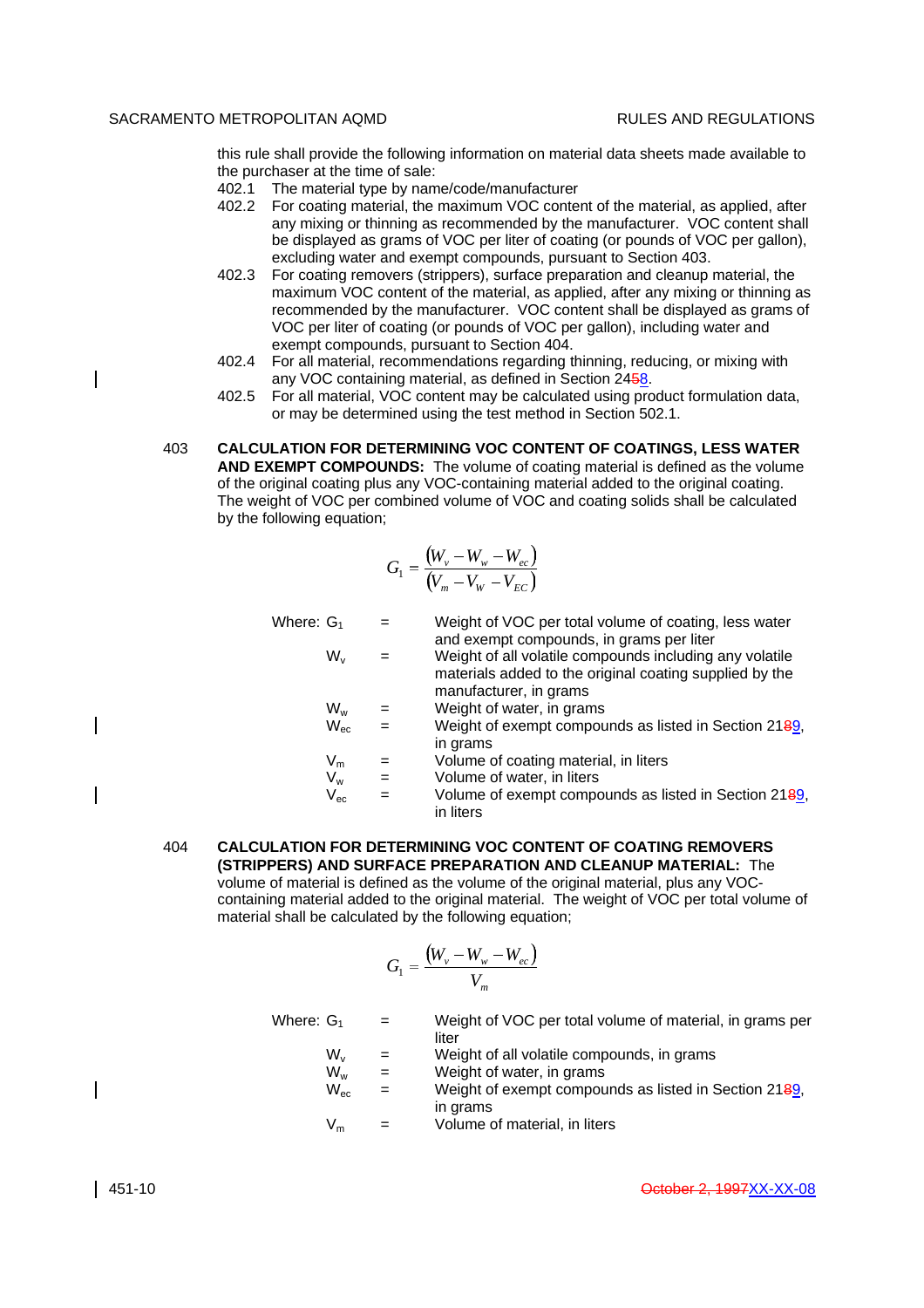405 **CALCULATION FOR DETERMINING PERCENT CONTROL EFFICIENCY AND VOC MASS EMISSION RATE:** The VOC mass emission rate shall be calculated both upstream and downstream of the emissions control device based on the respective VOC mass concentration and volumetric flowrate, pursuant to Section 502.4 and the following equation:

$$
M = (Q)(C)(60 \min/hr)
$$

| Where: M | <b>Simple Street</b>      | VOC mass emission rate, in Ib/hr.                                       |
|----------|---------------------------|-------------------------------------------------------------------------|
|          | $\mathbf{r} = \mathbf{r}$ | the volumetric flowrate of the exhaust stack, in scfm.                  |
|          | $\equiv$ $\equiv$         | the VOC mass concentration, in Ib/scf, as measured by<br>EPA Method 25. |

The percent control efficiency is calculated as follows:

 $\%CE = [(M_U - M_D) + (M_U) \times 100]$ 

| Where: CE | $\equiv$ | control efficiency.                              |
|-----------|----------|--------------------------------------------------|
| Mu        | $=$      | the upstream VOC mass emission rate, in Ib/hr.   |
| M∩        | $=$      | the downstream VOC mass emission rate, in Ib/hr. |
|           |          |                                                  |

406 **CALCULATION FOR DETERMINING OVERALL SYSTEM EFFICIENCY:** The overall system efficiency is calculated as follows:

$$
\%SE = [\%CLE \times \%CE] \times 100
$$

| Where: SE  | $=$ | system efficiency.                                    |
|------------|-----|-------------------------------------------------------|
| <b>CLE</b> | $=$ | collection efficiency, as determined by Section 502.3 |
| CE         | $=$ | control efficiency, as determined by 502.4            |

407 **OPERATION AND MAINTENANCE PLAN:** Any person using an approved emission control device pursuant to Section 3056 as a means of complying with this rule, as provided in Sections 301, 302, 303, 3045.3, and 3045.5, 305.6, and 305.7 must submit, with the application for Authority to Construct, pursuant to Rule 201, General Permit Requirements, an Operation and Maintenance Plan for the emission control device to the Air Pollution Control Officer for approval. The Plan shall specify operation and maintenance procedures which will demonstrate continuous operation of the emission control device during periods of emissions-producing operations. The Plan shall also specify which records must be kept to document these operation and maintenance procedures. These records shall comply with the requirements of Sections 501.4 and 501.5. The Plan shall be implemented upon approval of the Air Pollution Control Officer.

# **500 MONITORING AND RECORDS**

- 501 **RECORDKEEPING FOR END USERS:** In addition to any existing permit conditions issued pursuant to Rule 201, any person within the District subject to this rule, including operations claiming exemption under Sections 110 and 112, shall comply with the following requirements:
	- 501.1 **LIST OF MATERIALS:** A list shall be maintained of currently used coatings, coating removers (strippers), surface preparation materials, cleanup materials, and other VOC containing materials including, but not limited to thinners, reducers, hardeners, retarders, catalysts, etc . The list shall contain all such materials that are currently used and stored on site and shall include the following information: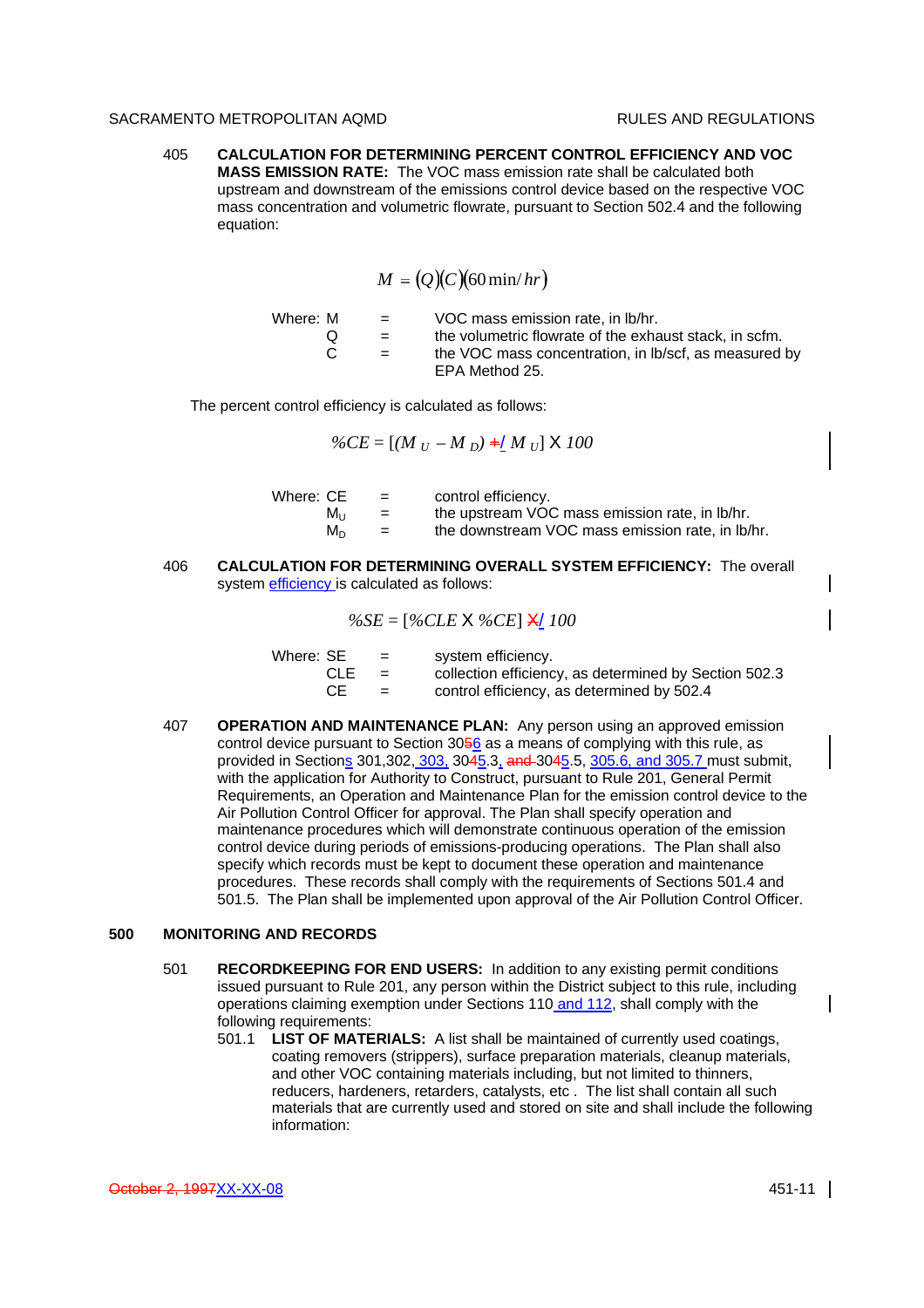- a. The material type by name/code/manufacturer and the appropriate category as designated by the coating categories in Sections 301, 302, 303, 3045, or "exempt", as specified by Sections 111 and 112, as applicable.
- b. The actual VOC content of the material, as applied, pursuant to Section 2459. VOC content as provided by the manufacturer, pursuant to Section 402 is acceptable, if following manufacturer's recommended mix ratio.
- c. The actual mixing ratio used for the material, as applied.
- d. The substrate to which the material is applied.
- e. Identification of each material type exceeding the VOC limits specified in Sections 301, 3023, and 3045.5, and 305.7.
- 501.2 **PRODUCT INFORMATION:** A data sheet applicable to each material type shall be maintained on site and made available to the Air Pollution Control Officer on request. The data sheet shall be provided by the supplier to the end user, pursuant to Section 402, and shall include the following information:
	- a. The material type by name/code/manufacturer
	- b. For coating material: the maximum VOC content of the coating material, as applied, after any mixing or thinning as recommended by the manufacturer. VOC content shall be displayed as grams of VOC per liter of coating (or pounds of VOC per gallon), excluding water and exempt compounds, pursuant to Section 403.
	- c. For coating removers (strippers), surface preparation and cleanup material: the maximum VOC content of the material, as applied, after any mixing or thinning as recommended by the manufacturer. VOC content shall be displayed as grams of VOC per liter of coating (or pounds of VOC per gallon), including water and exempt compounds, pursuant to Section 404.
	- d. For all material, recommendations regarding thinning, reducing, or mixing with any VOC containing material, as defined in Section 2458.
	- e. For all material, VOC content may be calculated using product formulation data, or may be determined using the test method in Section 502.1.
- 501.3 **USAGE RECORDS:** Any person within the District using materials regulated by this rule shall update and maintain the records as follows:
	- a. Monthly:
		- 1. Records of total applied volume for each coating, coating remover (stripper), surface preparation and cleanup material, specified by category as listed in Sections 301, 302, 303, and 3045.
		- 2. The method of application, specified by coating category as listed in Sections 301, and 302, and 303 including a designation for touch-up and repair operations, as applicable.
		- 3. Records of total applied volume for each material type exceeding the VOC limits specified in Sections 301, 3023, and 3045.5, and 305.7 by name/code/manufacturer and coating category.
	- b. Daily:
		- 1. If, pursuant to Section 3056, an emission control device is used as a means of complying with this rule, records of the material type by name/code/manufacturer and the total applied volume of each material.
		- 2. For non-compliant coatings, as defined in Section  $23\frac{13}{10}$ , records regarding the use, including the lack of use, of each material type by name/code/ and the total applied volume of each material.
- 501.4 **CONTROL EQUIPMENT:** Any person using an emission control device pursuant to Section 3056 as a means of complying with this rule shall maintain such records as required by the Operation and Maintenance Plan in Section 407 on a daily basis.

 $\overline{\phantom{a}}$